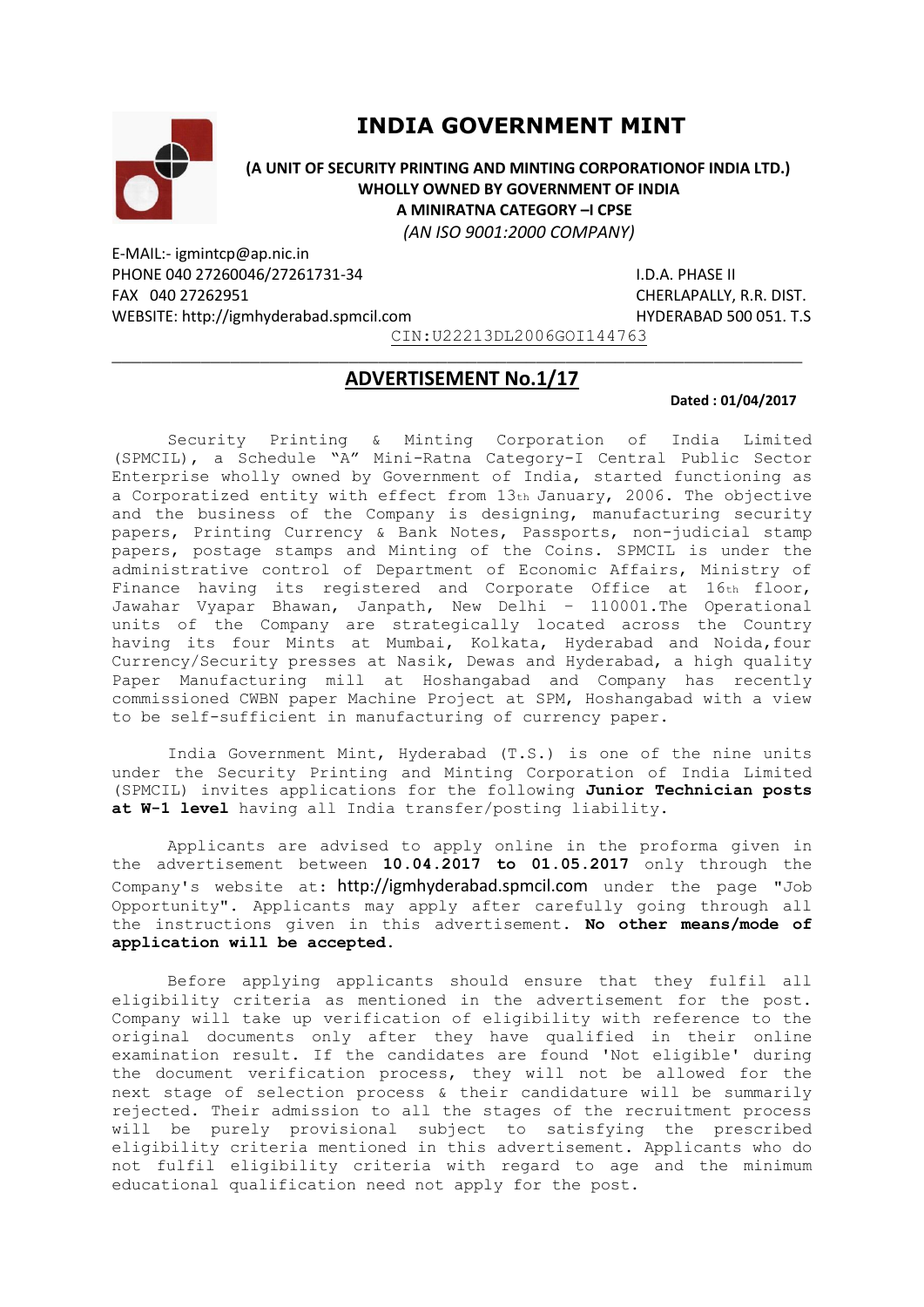#### **Important Dates:**

Opening of website link for applying 10.04.2017 to 01.05.2017 Online application.

Payment of fees in online mode 10.04.2017 to 01.05.2017

Tentative date of examination which In the month of MAY/JUNE 2017 will be conducted "Online" at selected centres

## **1. Vacancies/Posts**:

The number of vacancies proposed to be filled for the posts of Junior Technician at W-1 level is 141 which is indicative and as detailed below:

| Sr.            | Name of                               | Trade                                                                                                      | No.   | Qualifica-                                                                                  | Scale                                                                                                          | No.of                             | Age limit as                                                                                                      |
|----------------|---------------------------------------|------------------------------------------------------------------------------------------------------------|-------|---------------------------------------------------------------------------------------------|----------------------------------------------------------------------------------------------------------------|-----------------------------------|-------------------------------------------------------------------------------------------------------------------|
| No.            | the Post                              |                                                                                                            | of    | tions                                                                                       | of Pay                                                                                                         | Posts                             | on 1.4.17                                                                                                         |
|                |                                       |                                                                                                            | Posts | As on                                                                                       |                                                                                                                | Reserv                            |                                                                                                                   |
|                |                                       |                                                                                                            |       | 1.4.17                                                                                      |                                                                                                                | ed for                            |                                                                                                                   |
| $\overline{1}$ | Jr.<br>Technicia<br>n at W-1<br>level | Fitter                                                                                                     | 99    | <b>ESSENTIAL :</b>                                                                          | $*$ CDA<br>Scale:<br>Rs.<br>5200<br>$20200 +$<br>$1800/-$<br>Grade<br>Pay<br>plus<br>other<br>allow-<br>ances. | $SC - 20$<br>$ST - 9$<br>$OBC-34$ | 18 years to<br>25 years<br>Candidates<br>should<br>have<br>born between<br>$2 - 4 - 1992$<br>to<br>$1 - 4 - 1999$ |
|                |                                       | Tool<br>$\delta$<br>Die<br>Maker Trade                                                                     | 02    | 10th<br>pass                                                                                |                                                                                                                |                                   |                                                                                                                   |
|                |                                       | Forger & Heat<br>Treatment                                                                                 | 02    | with<br>Full<br>time<br>ITI<br>Certificate                                                  |                                                                                                                |                                   |                                                                                                                   |
|                |                                       | Asstt.<br>Lab<br>Mech.<br>/Inst.<br>Chemical                                                               | 06    | in<br>respective                                                                            |                                                                                                                |                                   |                                                                                                                   |
|                |                                       | Driver<br>Cum<br>Mechanic<br>(Light<br>Motor<br>Vehicle)<br>Motor<br>Driving/<br>Mechanic<br>Motor Vehicle | 04    | Trade<br>from<br>a<br>recognized<br>Board/<br>Institute<br>or<br>Equivalent.<br>DESIRABLE : |                                                                                                                |                                   |                                                                                                                   |
|                |                                       | Electrical<br>/Electronics                                                                                 | 05    | Diploma                                                                                     |                                                                                                                |                                   |                                                                                                                   |
|                |                                       | Mill Wright/<br>Mill<br>Wright                                                                             | 09    | holders.                                                                                    |                                                                                                                |                                   |                                                                                                                   |
|                |                                       | Mech.                                                                                                      |       |                                                                                             |                                                                                                                |                                   |                                                                                                                   |
|                |                                       | Machinist                                                                                                  | 03    |                                                                                             |                                                                                                                |                                   |                                                                                                                   |
|                |                                       | Turner                                                                                                     | 04    |                                                                                             |                                                                                                                |                                   |                                                                                                                   |
|                |                                       | Welder                                                                                                     | 01    |                                                                                             |                                                                                                                |                                   |                                                                                                                   |
|                |                                       | Plumber                                                                                                    | 04    |                                                                                             |                                                                                                                |                                   |                                                                                                                   |
|                |                                       | Mason<br>(Building)                                                                                        | 02    |                                                                                             |                                                                                                                |                                   |                                                                                                                   |

\*CDA Pattern of pay scale is likely to change to IDA pattern of pay scales in future.

The number of vacancies as also the number of reserved vacancies mentioned above are provisional and may slightly vary according to the actual requirement of the Company.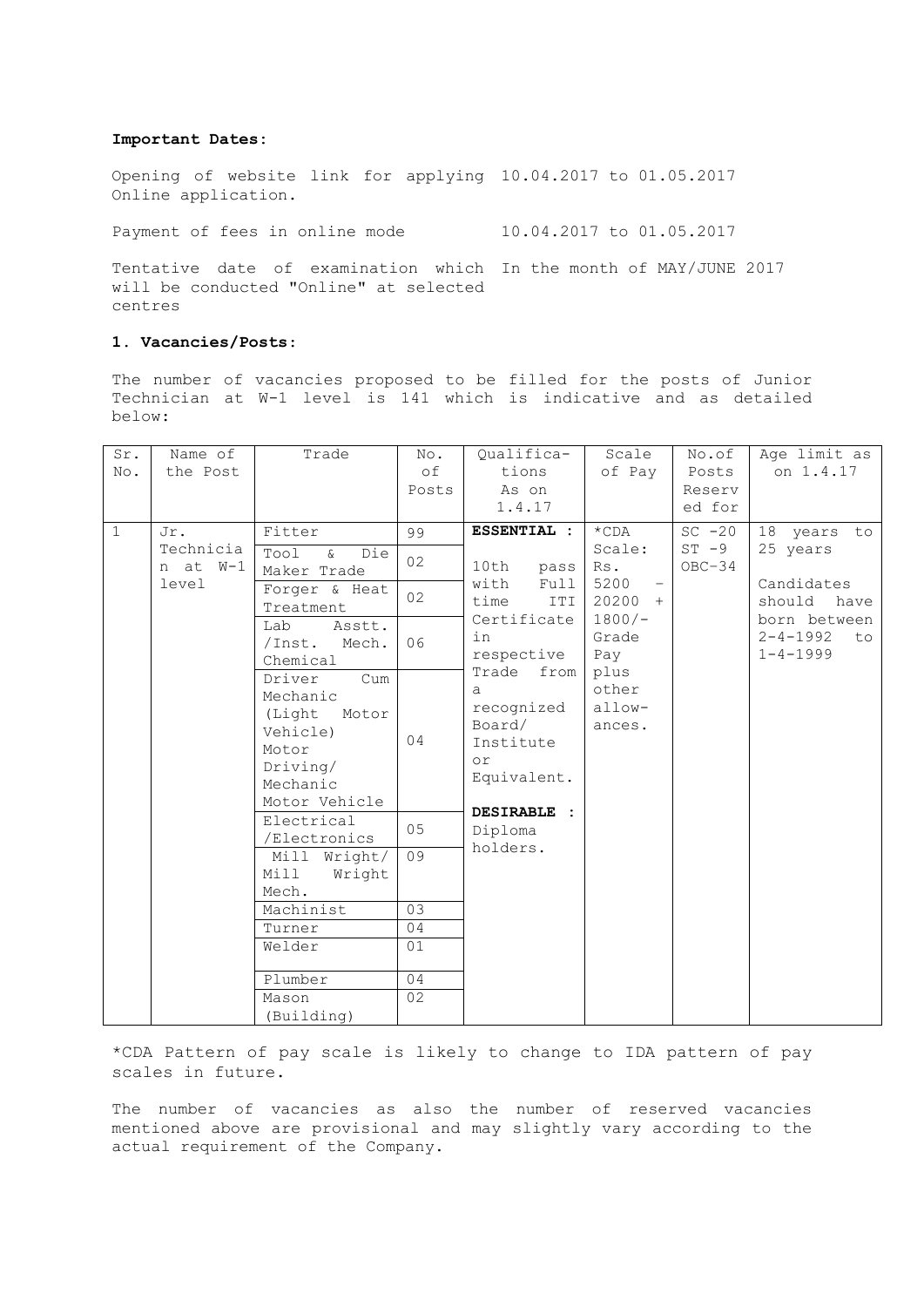FULL FORM OF ABBREVATIONS:-

| UR = Unreserved                         | SC = Scheduled Caste |  |    |     | ST = Scheduled Tribe |  |              |            |
|-----------------------------------------|----------------------|--|----|-----|----------------------|--|--------------|------------|
| $OBC = Other Background Ex.$            |                      |  | SM | $=$ |                      |  | $EX.$ PH $=$ | Physically |
| Class                                   | Serviceman           |  |    |     | Handicapped          |  |              |            |
| IGMH= India Government Mint, Hyderabad. |                      |  |    |     |                      |  |              |            |

## **NOTE:**

Posts reserved for Physically Handicapped candidates and Ex. Servicemen will be adjusted by Horizontal reservation i.e., the selected candidates will be adjusted against the categories of UR/SC/ST/OBC TO WHICH THEY BELONG as per Government of India norms.

#### **2. Upper age limit is relaxable as under:**

**a.** Upto a maximum of 5 years for SC/ST candidates.

**b.** Upto a maximum of 3 years for candidates belonging to OBC.

**c.** Upto a maximum of 10 years if the candidate is a physically handicapped person.

**d.** For candidates belonging to SC/ST who are physically handicapped, the maximum age relaxation is 15 years.

**e.** For candidates belonging to OBC who are physically handicapped, the maximum age relaxation is 13 years.

**f.** For Ex-Servicemen – Period of Service rendered in Defence Forces Plus three (3) years, but should not have crossed 50 years of age.

**g.** In the case of retrenched govt. Servants who was employed under government of India for a continuous period of not less than six months prior to retrenchment, Relaxation will be period of service under the Government plus three years. However should not have crossed 50 years of age.

**h.** Upto 40 years in the case of existing Central Government candidates (in case of SC/ST 45 years).

i. For in-service employees of SPMCIL employees who fulfil the essential qualification and experience, provided they have atleast three (3) years of service left on 01-04-2017 – there shall be no age bar.

**j. No relaxation in the upper age limit is admissible to SC/ST/OBC candidates applying for UR vacancies.** 

#### **3. EXAMINATION FEES**:

RS.400/-for all applicant and each post. (Candidates belonging to SC/ST/PWD/Ex-Servicemen are exempted from payment of application fees)

 The candidates belonging to General and OBC category are required to pay application fees of Rs.400/- only.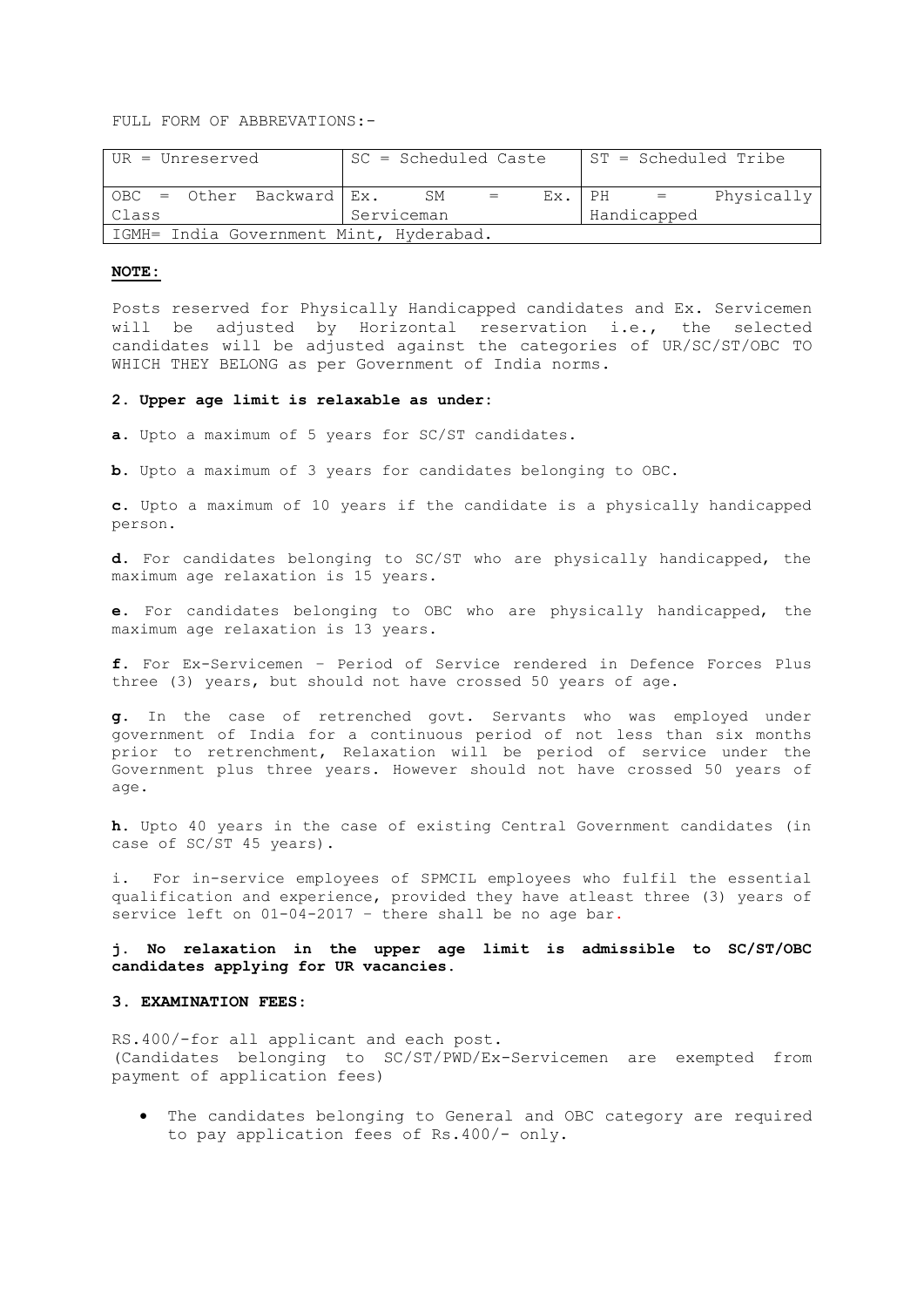The applicants (wherever applicable) have to pay the application fees of Rs. 400/- online as per the method explained in para 6B. Transaction charge (if any) levied by the bank for the payment of above application fees is to be borne by the applicants. Payment in any other manner will not be accepted and the applicant will be considered not eligible. Applicants paying lesser fees will also be not eligible. Fees once paid will not be refunded.

**4. Probation:** The selected candidates will be placed on probation for a period of one year. The period of probation may be extended by a further maximum period of one year at the discretion of the Company. If the performance of the candidate is not found suitable during the extended period of probation also, his service will be terminated.

## **5. SELECTION PROCEDURE:**

**i)** Selection for the posts will be done through examination which will be conducted "Online", and will be of objective type.

ii) The Objective type of online examination will consist of tests as below:

| Sr. | Test Name             | No. of Questions | Max. Marks |
|-----|-----------------------|------------------|------------|
| No. |                       |                  |            |
|     | General Science       | 20               | 20         |
|     | Logical Reasoning     | 20               | 20         |
|     | General Awareness     | 20               | 20         |
|     | English Language      | 20               | 20         |
| 5   | Quantitative Aptitude | 20               | 20         |
|     | Total                 | 100              | 100        |

The online test will be of 60 minutes duration and will be in bilingual form i.e. Hindi & English language except the English language section which will be available only in English with 5 Options and no penalty.

iii) In the Selection process, an applicant has to obtain high marks in the test and rank sufficiently higher to be allowed for next stage for further process of selection. The minimum marks will be decided by the Company based on the performance of the applicants in the online examination only. However, since the final selection would depend on the number of vacancies as also relative performance, merely qualifying in the online examination will not entitle an applicant to appointment in the Company. **If required a TRADE TEST will be conducted to determine the ability of the Candidates.** 

iv) The online written examination will be held tentatively in the month of May/June **2017.** The exact date, session, reporting time of examination will be mentioned in the call letter. The examination will be conducted online in venues given in the respective call letters. The applicants will have to take the examination on and date and time as indicated in the call letter at their own cost. The applicants are requested to keep checking the Company's website http://igmhyderabad.spmcil.com for any change in the examination date.

v) The online written Examination will be conducted at the following centres: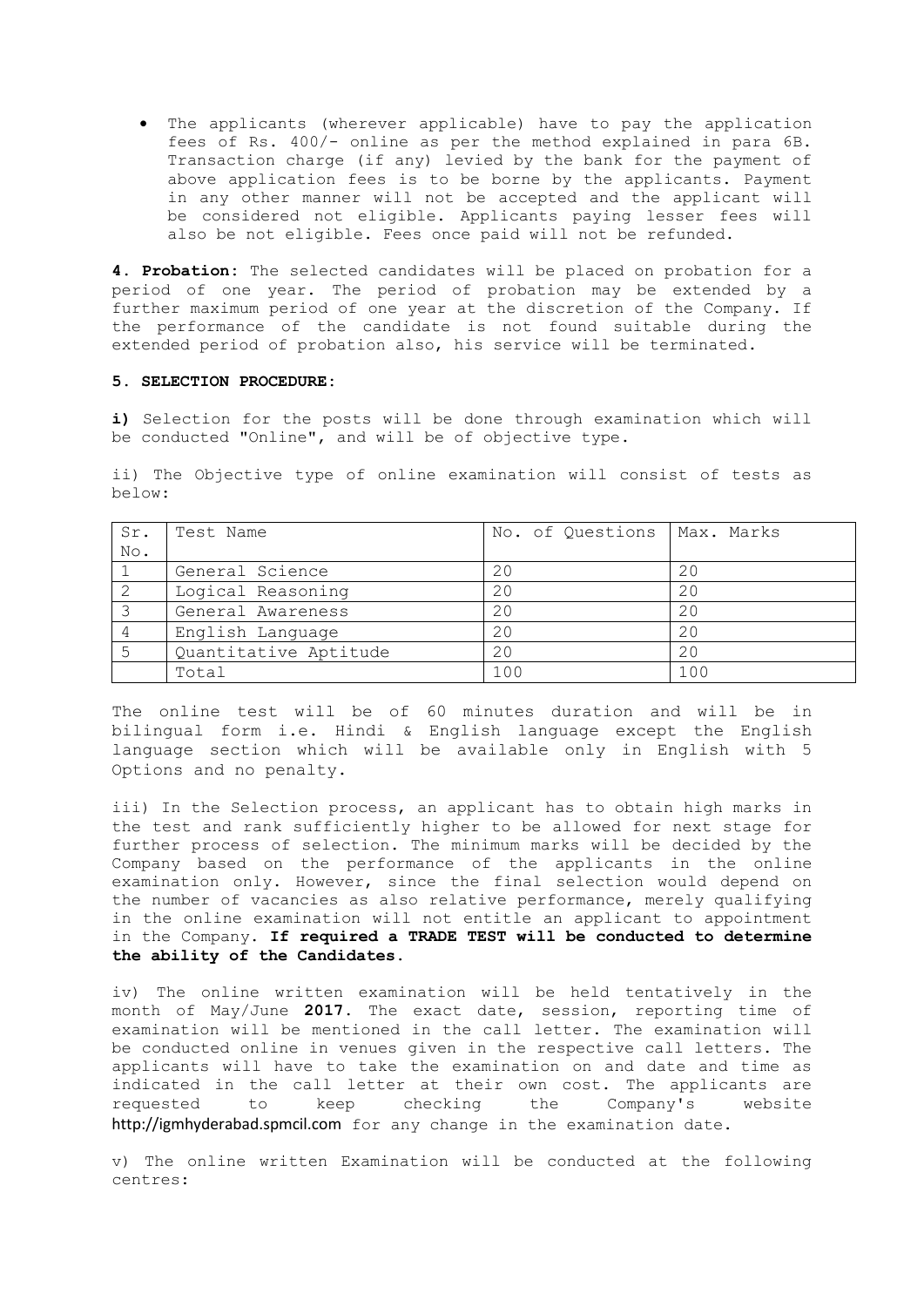1) Hyderabad 2) Kolkata/Greater Kolkata 3) Mumbai/Thane/Navi Mumbai/Greater Mumbai 4) New Delhi - NCR

vi) Applicants should select only one centre. Choice of centre once exercised by the applicant will be final. No request for change of centre/venue/date/session for online examination shall be entertained. If sufficient number of applicants does not opt for a particular centre for online examination, the Company reserves the right to allot any other adjacent centre to those applicants OR if the number of applicants is more than the capacity available for online examination for a centre. The Company reserves the right to allot any other centre to the candidate. The Company reserves the right to cancel any of the centres and/or add some other centres at its discretion, depending upon the response, administrative feasibility etc. The Company also reserves the right to allot the applicants to any of the centres other than the one he/she has opted for either within the state or outside the state.

vii) All applicants will have to appear for the online examination at their own risks and expenses. Company will not be responsible for any injury or losses etc. of any nature.

viii) Admission to the online examination will be purely provisional without verification of Age /qualification/ experience/category (SC/ST/OBC/PWD/Ex-S) etc. of the applicants. Each applicant should, therefore, ensure that he/she fulfils the eligibility criteria and that the particulars furnished in the application are complete and correct in all respects. In case it is decided at any stage that an applicant does not fulfil the eligibility criteria and/ or has furnished incorrect/ false information or has suppressed any material information, his/her candidature will be cancelled. If any of these short comings are detected after appointment his/her services will be summarily terminated without giving any notice, or any compensation in lieu thereof.

ix) **Download of Call letter** - Applicants who have registered Online will be allowed to download online call letters for the "Online" examination on the basis of the information furnished In the Online application. No detail scrutiny of application will be carried out at the time of issuing call letters Online. The call letters can be downloaded from the Company's website http://igmhyderabad.spmcil.com**.** Once the applicant clicks the relevant link, he/she can access the window for call letter download. The applicant is required to use (I) Registration Number/Roll Number, (II) Password/Date of Birth for downloading the call letter. Applicants are required to affix recent recognizable photograph on the call letter preferably the same as provided during registration. Applicants have to appear at the examination centre with (i) Original Call Letter and (ii) Original Photo Identity Proof as specified and mentioned in call letter. Applicants are also required to bring one photocopy of the original photo identity proof. Intimation for downloading call letter will also be sent through email/SMS to the email id and mobile number as given by them in the online application form. However, applicants should keep checking the *above* website for latest updates.

x) **Applicants reporting late for online examination**: Applicants reporting late for online examination i.e. after the reporting time specified on the call letter for Examination will not be permitted to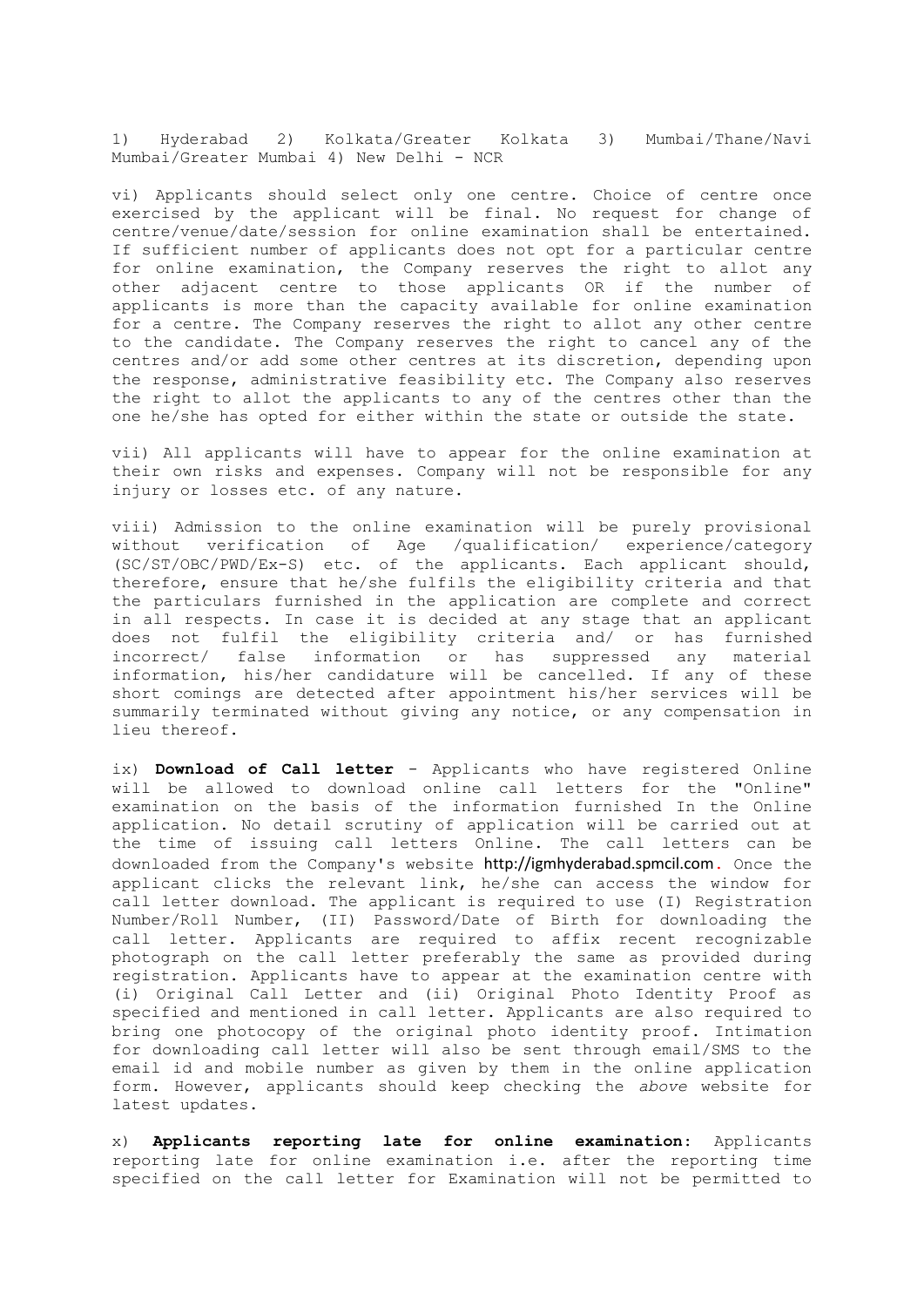take the examination. The reporting time mentioned on the call letter is prior to the Start time of the test. Though the duration of the examination is one hour, applicants may be required to present at the venue for about 3 hours including the time required for completion of various formalities such as verification and collection of various requisite documents, logging in, giving of instructions for online test.

xi) The possibility of occurrence of some problem in administration of the examination cannot be ruled out completely which may impact test delivery and/or result from being generated. In that event*,* every effort will be made to rectify such problem, which may include movement of candidates, delay in test. Conduct of a re-exam is at the absolute discretion of test conducting body. Candidates will not have any claim for a re-test. Candidates not willing to move or not willing to participate in the delayed process of test delivery shall be summarily rejected from the process.

xii) If the examination is held in more than one session, the scores across various sessions will be equated to adjust for slight differences in difficulty level of different test batteries used across sessions. More than one session are required if the nodes capacity is less or some technical disruption takes place at any center or for any applicant.

xiii) In order to overcome the possibility of applicants seeking help of other applicants during the online examination, an analysis of the responses (answers) of individual applicants with those of other applicants in the online examination to detect patterns of similarity of right and wrong answers will be done. On the basis of such an analysis, it is inferred/concluded that the responses have been shared and scores obtained are not genuine/valid, the Company reserves the right to cancel the candidature of the concerned applicant and the result of such applicants (disqualified) will be withheld. Hence the applicants are advised in their own interests not to indulge in any unfair practice/malpractice in the examination.

xiv) Instances for providing incorrect Information and/or process violation by an applicant detected at any stage of the selection process will lead of disqualification of the applicant from the selection process and he/she will not be allowed to appear in any SPMCIL recruitment process in the future. If such instances go undetected during the current selection process but are detected subsequently, such disqualification will take place with retrospective effect.

#### 6. **HOW TO APPLY**:

Applicants are requested to follow the detailed procedures/guidelines as Indicated below:

- **A. Application Registration Procedure**
- **B. Payment of fees Procedure**
- **C. Guidelines for Photograph & Signature Scan and Upload**
- **D. Other Guidelines**

**Applicants can apply online only from 10.04.2017 to 01.05.2017 and no other mode of application will be accepted**.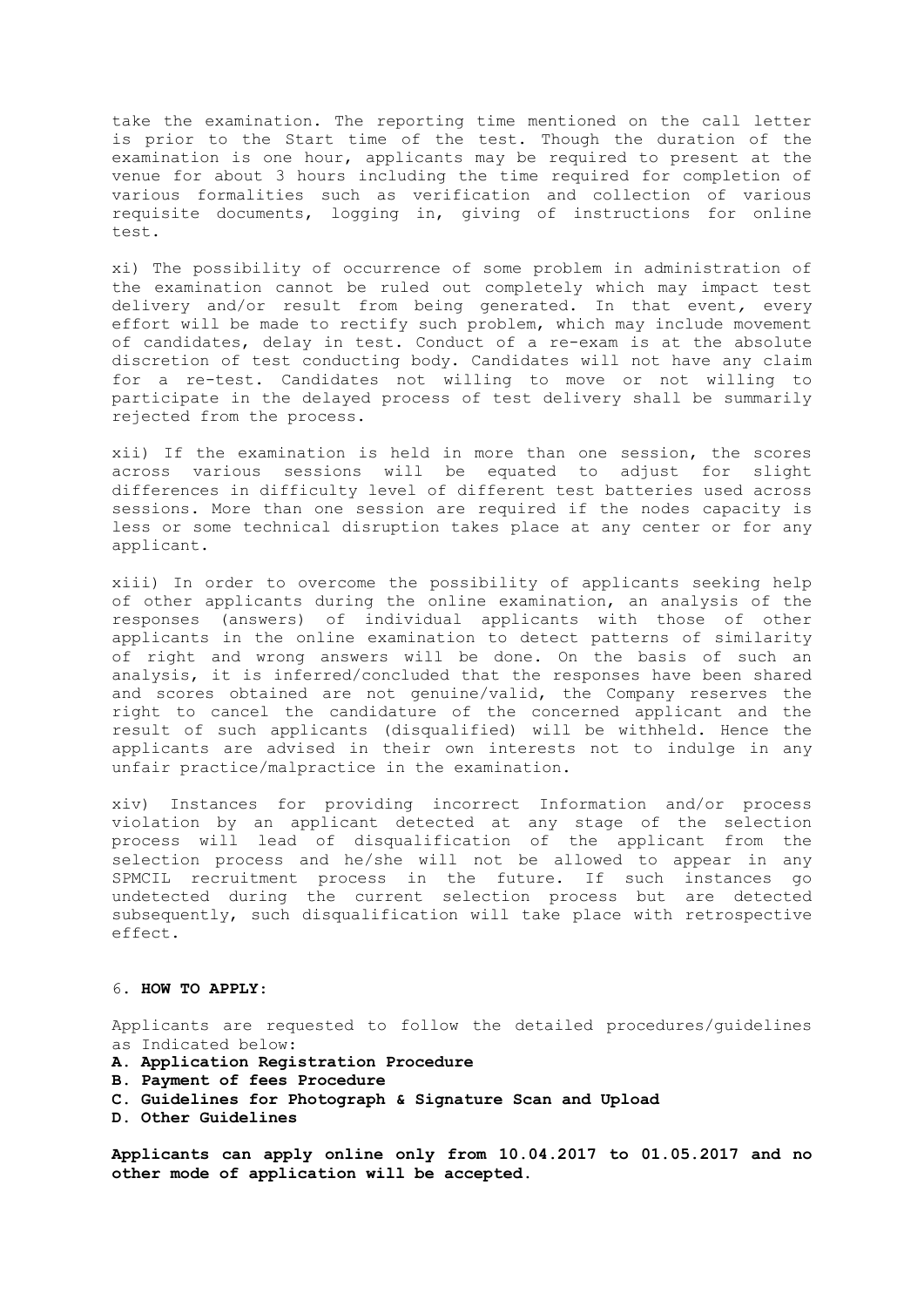#### **IMPORTANT POINTS TO BE NOTED BEFORE REGISTRATION**

Before applying online, applicants should**-**

- Scan their photograph and signature ensuring that both the photograph and signature adhere to the required specifications as *given* under Guideline for photograph & signature scan and upload.
- Have a valid personal email ID and mobile no., which should be kept active till the completion of this Recruitment Process. Company may send call letters for the Examination etc. through the registered e-mail ID. In case an applicant does not have a valid personal e-mail id, he/she should create his/her new e-mail id and mobile no. before applying on-line and must maintain that email account and mobile number. Under no circumstances, he/she should share/mention email id to/or of any other person.
- PAYMENT OF FEE ON LINE: **from 10.04.2017 to 01.05.2017**
- Bank Transaction charges for Online Payment of application fees/intimation charges will have to be borne by the applicant.

#### **A) Application Registration Procedure**

I. Applicants to visit Company's website http://igmhyderabad.spmcil.com**.** and open the link for filling the Online Application Form, click on the option" APPLY ONLINE" which will open a new screen.

II. To register application, choose the tab "Click here for New Registration and enter Name, Contact details and Email id. A Provisional Registration Number and Password will be generated by the system and displayed on the screen. Applicant should note down the Provisional Registration Number and Password. An Email & SMS indicating the Provisional Registration number and Password will also be sent.

III. In case the applicant is unable to complete the application form in one go, he / she can *save* the data already entered by choosing "SAVE AND NEXT" tab. Prior to submission of the online application applicants are *advised* to use the "SAVE AND NEXT" facility to verify the details in the online application form and modify the same if required.

IV. Applicants are advised to carefully fill and verify the details filled in the online application themselves as no change will be possible/ entertained after clicking the FINAL SUBMIT BUTTON.

V. The Name of the applicant or his /her Father/ Husband etc. should be spelt correctly in the application as it appears in the Certificates/ Mark sheets /Identity proof. Any change/alteration found may disqualify the candidature.

VI. Validate your details and *Save* your application by clicking the 'Validate your details' and *'Save* & Next' button.

VII. Applicants can proceed to upload Photo & Signature as per the specifications *given* in the Guidelines for Scanning and Upload of Photograph and Signature detailed under point - 6 C.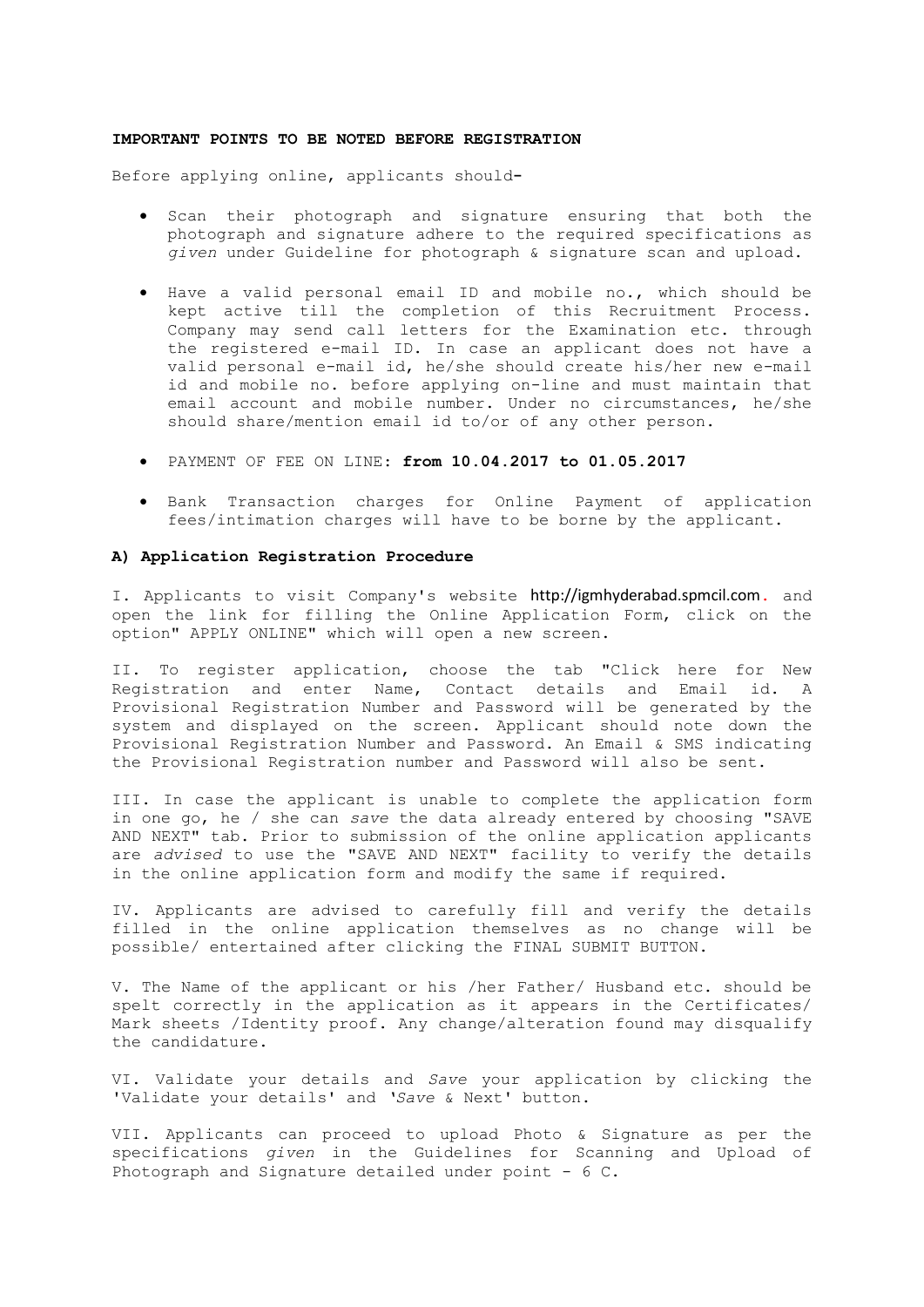VIII. Applicants can proceed to fill other details of the Application Form.

IX. Click on the *Preview* Tab to preview and verify the entire application form before FINAL SUBMIT.

X. Modify details, if required, and click on 'FINAL SUBMIT' ONLY after verifying and ensuring that the photograph, signature uploaded and other details filled by you are correct.

XI. Click on 'Payment' Tab and proceed for payment.

XII. Click on 'Submit' button.

## **B) Payment of Fees procedure (Online Mode)**

I. The application form is integrated with the payment gateway and the payment process can be completed by following the Instructions.

II. The payment can be made by using Debit Cards (RuPay/Visa/ MasterCard/Maestro), Credit Cards, Internet Banking, IMPS, Cash Cards/ Mobile Wallets.

III. After submitting your payment information in the online application form, PLEASE WAIT FOR THE INTIMATION FROM THE SERVER. DO NOT PRESS BACK OR REFRESH BUTTON IN ORDER TO AVOID DOUBLE CHARGE

IV. On successful completion of the transaction, an e-Receipt will be generated.

V. Non-generation of 'E-Receipt' indicates PAYMENT FAILURE. On failure of payment, Applicants are *advised* to login again using their Provisional Registration Number and Password and repeat the process of payment.

VI. Applicants are required to take a printout of the e-Receipt and online Application Form containing fee details.

## **Please note that if the same cannot be generated online transaction may not have been successful**.

VII. For Credit Card users: All charges are listed in Indian Rupee. If you use a non-Indian credit card, your bank will convert to your local currency based on prevailing exchange rates.

VIII. To ensure the security of your data, please close the browser window once your transaction is completed.

IX. There is facility to print application form containing fee details after payment of fees.

X. No other mode of payment of fees will be accepted.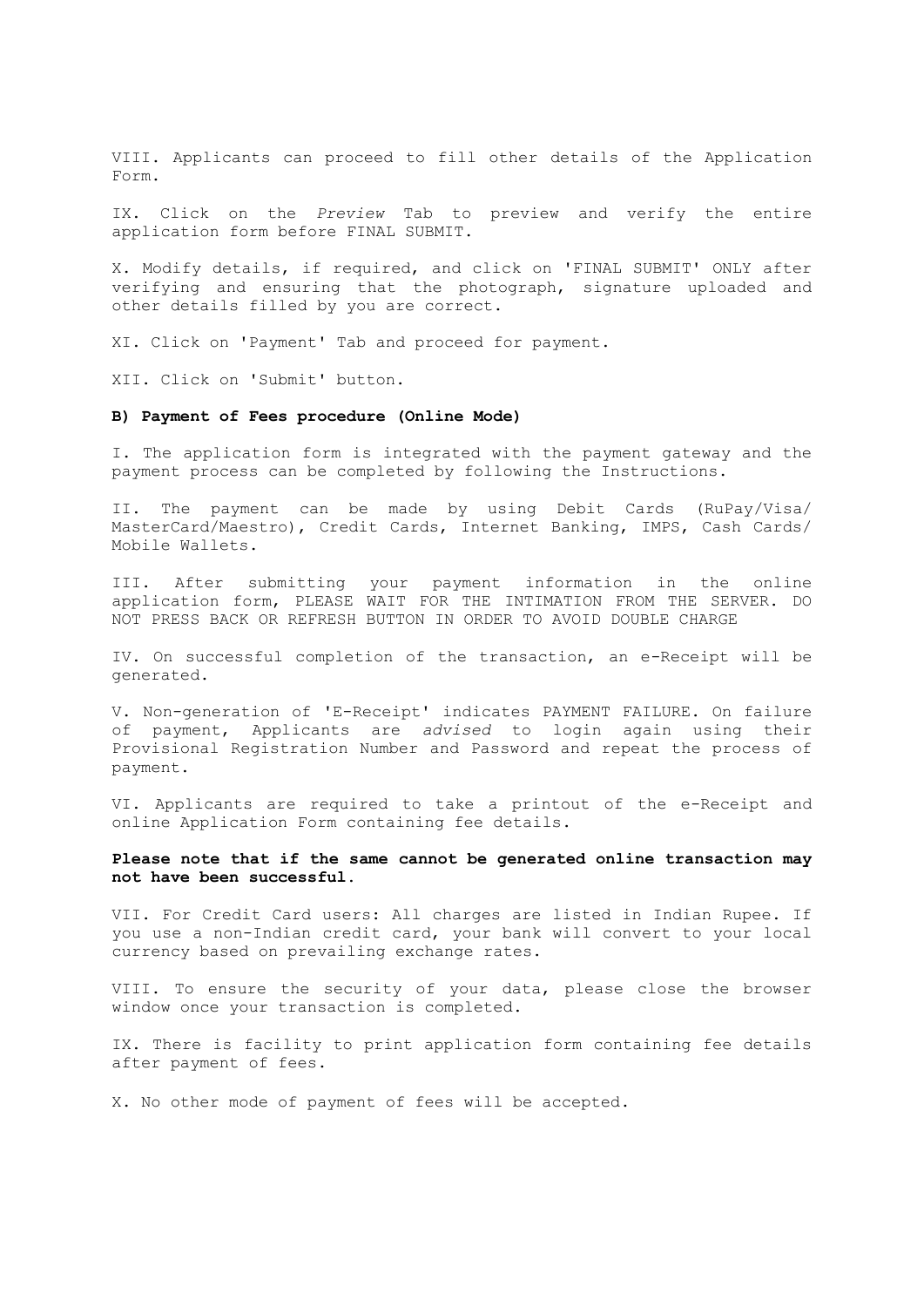**C. GUIDELINES FOR PHOTOGRAPH & SIGNATURE SCAN AND UPLOAD IN CASE THE FACE IN THE PHOTOGRAPH OR SIGNATURE IS UNCLEAR AND THE APPLICATION MAY BE REJECTED.**

## **APPLICANT MAY EDIT THE APPLICATION AND RE-UPLOAD THE PHOTOGRAPH/SIGNATURE IN SUCH CASE**.

**I.PHOTOGRAPH IMAGE**: Photograph must be a recent passport size colour picture. The picture should be in colour, against a light-coloured, preferably white, background. Look straight at the camera with a relaxed face. If the picture is taken on a sunny day, have the sun behind you, or place yourself in the shade, so that you are not squinting and there are no harsh shadows.

If you have to use flash, ensure there's no "redeye". If you wear glasses make sure that there are no reflections and your eyes can be clearly seen. Caps, hats and dark glasses are not acceptable. Religious headwear is allowed but it must not cover your face. Dimensions 200 x 230 pixels (preferred). Size of file should be between 20kb-50kb, Ensure that the size of the scanned Image is not more than 50KB. If the size of the file is more than 50KB, then adjust the settings of the scanner such as the DPI resolution, no. of colours etc., during the process of scanning.

#### **II. SIGNATURE IMAGE:**

The applicant has to sign on white paper with Black Ink pen. The signature must be signed only by the applicant and not by any other person. The applicant's signature obtained on the call letter and attendance sheet at the time of the examination should match the uploaded Signature. In case of mismatch, the applicant may be disqualified.

## **Dimensions**

140 x 60 pixels (preferred). Size of file should be between 10kb -20kb. Ensure that the size of the scanned Image is not more than 20KB.

#### **III.SCANNING THE PHOTOGRAPH & SIGNATURE:**

Set the scanner resolution to a minimum of 200 dpi (dots per inch). Set Colour to True Colour, File Size as specified above. Crop the Image in the scanner to the edge of the photograph/signature, then use the upload editor to crop the image to the final size (as specified *above).*  The image file should be JPG or JPEG format. An example file name is: image 0l .jpg or image 0l.jpeg Image dimensions can be checked by listing the folder files or moving the mouse over the file image icon. Applicants using MS Windows/MS Office can easily obtain photo and signature in .jpeg format not exceeding 5OKB & 20KB respectively by using MS Paint or MS Office Picture Manager, Scanned photograph and signature in any format Can be *saved* in .jpg format by using *'Save* As' option In the File menu and size can be reduced below 50KB (photograph) & 20KB (signature) by using crop and then resize option [Please see point (i) & (ii) above for the pixel size in the 'Image' menu. Similar options are available in other photo editor also.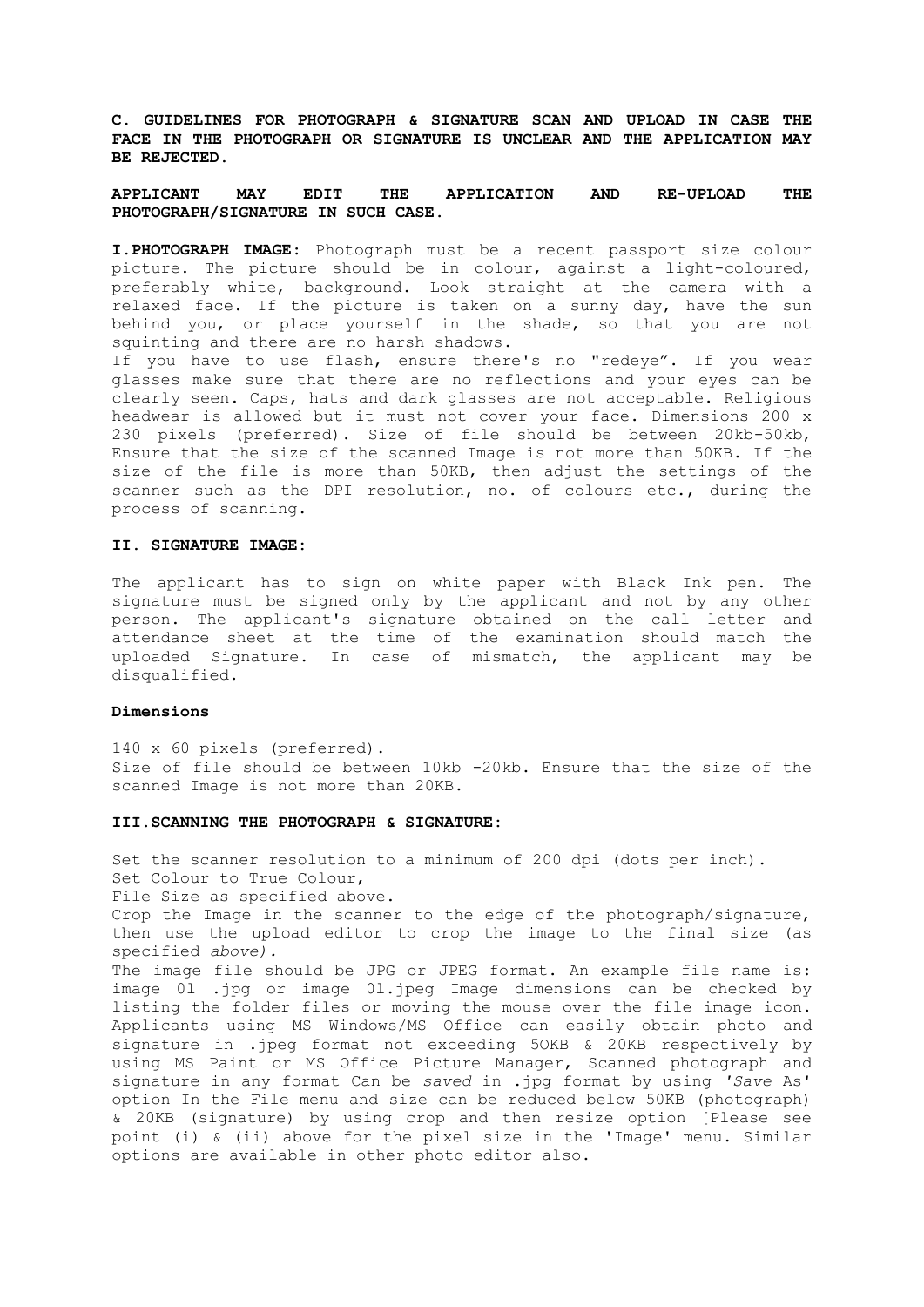If the file size and format are not as prescribed, an error message will be displayed.

While filling In the Online Application Form the applicant will be provided with a link to upload his photograph and signature.

## **IV. Procedure for Uploading the Photograph and Signature**

There will be two separate links for uploading Photograph and Signature.

Click on the respective link "Upload Photograph / Signature". Browse & Select the location where the Scanned Photo/ Signature file has been saved. Select the file by clicking on it. Click the 'Upload' button An online application which is incomplete in any respect such as without photograph and signature uploaded in the online application form/unsuccessful fee payment will not be considered as valid.

#### **D. Other Guidelines**

I. Applicants are advised In their own interest to apply on-line much before the closing date and not to wait till the last date to avoid the possibility of disconnection /inability/failure to log on to the Company's website on account of heavy load on internet website jam. IGMH takes no responsibility for applicants not being able to submit their applications online within the last date on account of aforesaid reasons or for any other reason beyond the control of the IGMH,

II. Any information submitted by an applicant in his/her application shall be binding on the applicant personally and he/she shall be liable for prosecution / civil consequences in case the information /details furnished by him /her are found to be false at a later stage.

III. IGMH shall not be responsible for any application made/wrong information provided by an unauthorized person/institution. Applicants are advised not to share/mention their application details with/to anyone.

IV. Identity Verification -In the examination hall as well as at the time of verification of certificates & Medical Examination, the call letter along with original and a photocopy of the candidate's currently valid photo identity such as PAN Card */*Passport/Driving Licence/Voter's Card/Bank Passbook with photograph/ Photo identity proof issued by a Gazetted Officer on official letter head/ Photo identity proof issued by a People's Representative on official letter head/ valid recent Identity Card issued by a recognized College/University/ Aadhar/eaadhar card with a photograph/ Employee ID card. Ration card will not be considered valid ID proof.

Identity Card with photograph should be submitted to the invigilator for verification. The applicant's identity will be verified with respect to his/her details on the call letter, in the Attendance List and requisite documents submitted. If identity of the applicant is in doubt the applicant may not be allowed to appear for the Examination. Please note that Ration Card are not valid id proofs for this recruitment exercise.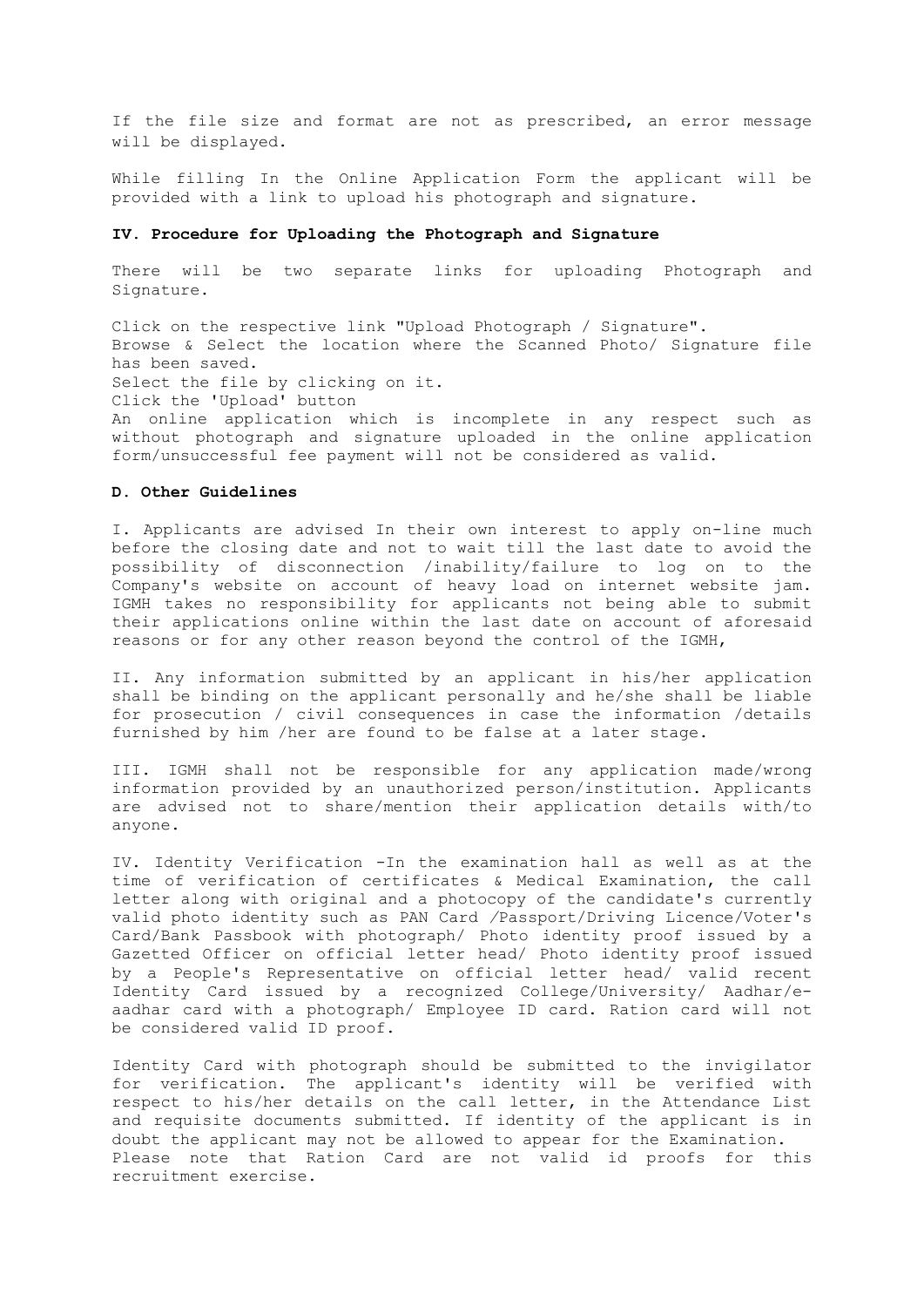Note: Applicants have to produce in original the photo identity proof and submit photocopy of the photo identity proof along with Examination call letter while attending the examination, without which they will not be allowed to take up the examination. Applicants must note that the name as appearing on the call letter (provided during the process of registration) should exactly match the name as appearing on the photo identity proof. Female applicants who have changed first/last middle name post marriage must take special note of this.

If there is any mismatch between the name indicated in the Call Letter and Photo Identity Proof, the applicant will not be allowed to appear for the examination. In case of candidates who have changed their name, will be allowed only if they produce original Gazette notification/their original marriage certificate / affidavit in original.

## v) **Action Against Applicants Found Guilty of Misconduct Use of Unfair means**

Applicants are advised in their own interest that they should not furnish any particulars that are false, tampered with or fabricated and should not suppress any material information while submitting online application. At the time of examination, verification of certificates or in a subsequent selection procedure, if an applicant is (or has been) found guilty of using unfair means or impersonating or procuring impersonation by any person or misbehaving in the examination hall or disclosing, publishing, reproducing, transmitting, storing or facilitating transmission and storage of contents of the test(s) or any information therein in whole or part thereof in any form or by any means, verbal or written, electronically or mechanically for any purpose or resorting to any irregular or improper means in connection with his/her candidature or obtaining support for his/her candidature by unfair means, or carrying mobile phones or similar electronic devices of communication in the examination hall such a candidate may, in addition to rendering himself/herself liable to criminal prosecution, be liable:

a) to be disqualified from the examination

b) to be debarred either permanently or for a specified period from any examination conducted by IGMH

c) for termination of service, if he/ she has already joined IGMH

7. Applicants are advised to take a printout of the system generated application form, paste a photograph below the scanned photograph and sign across. Applicant should also sign at appropriate places.

a) They should attach the following documents and keep them ready with them.

 Self-attested copies of the certificates pertaining to age, educational qualification i.e. Copies of all the marks sheets of all semesters/ years.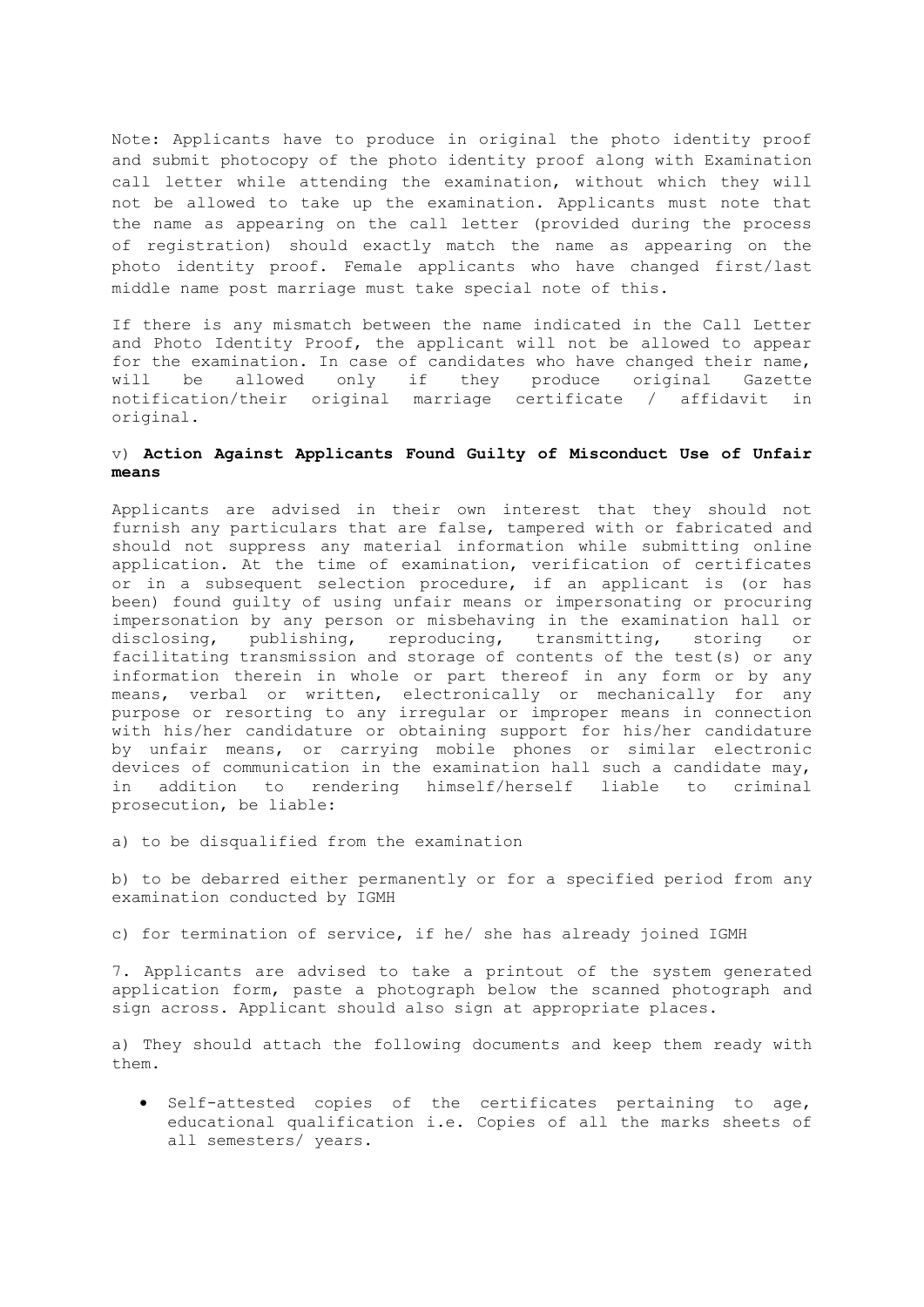- Self-attested copies of Caste/Tribe certificates for SC/ST/OBC applicants. The Certificates should have been issued by the Competent Authority for claiming the benefits of reservation in Civil Posts and services for these categories under the Government of India
- A copy of the Disability certificate Issued by the Competent Authority as prescribed by Government of India from PWD applicants. Candidates having less than 40% disability are not eligible for concessions meant for PWD candidates.
- Ex-Servicemen applicants should keep a copy of discharge certificate.

b) Applicants in their own interest should keep all the above documents ready with them and should only be submitted at the time of verification or if advised to submit at any date after being shortlisted for further selection process on the basis of written examination results. Any discrepancy in the online application and documents submitted, if found at a later stage shall be liable for rejection of his/her candidature. The applicants should ensure that the signatures appended by them in all the places viz. in online application, call letter, attendance sheet etc. and in all correspondences with the Company in future should be identical and there should be no variation of any kind.

c) An 'Information Handout' booklet will be made available to the applicants on the Company's website http://igmhyderabad.spmcil.com**.**which may be downloaded along with the call letter for online examination.

### 8. **The applicants may note the following:**

I. The SC/ST/PWD applicants claiming reservation in eligibility criteria should keep a photocopy of the Caste/Tribe/ Disability Certificate issued by the Competent Authority, the Government of India format for claiming the benefits of reservation in Civil Posts and services for these categories under the Government of India at the time of verification or at any date after being advised about the same.

II. Persons with Disability must produce a copy of the certificate of their disability issued by authorities empowered to issue such certificates at the time of verification or on any date after being advised about the same.

III. The applicants belonging to OBC should submit a photocopy of the certificate Issued by the Competent Authority in the format prescribed for claiming benefits of reservations for Other Backward Classes in Civil Posts and services under the Government of India at the time of certificates verification or on any date after being advised about the same. The certificate, inter alia, must specifically state that the applicant does not belong to the socially advanced sections/Creamy Layer. The certificate should have been obtained from the Competent Authority. The applicant should not belong to the socially advanced sections/Creamy Layer as on the last date of application. The OBC applicants coming under 'Creamy Layer' will be treated as "GENERAL" category applicant and hence they should select their category in online application as 'GENERAL'. It may be noted that only the castes/subcastes figuring in the Central List (Govt. of India) will be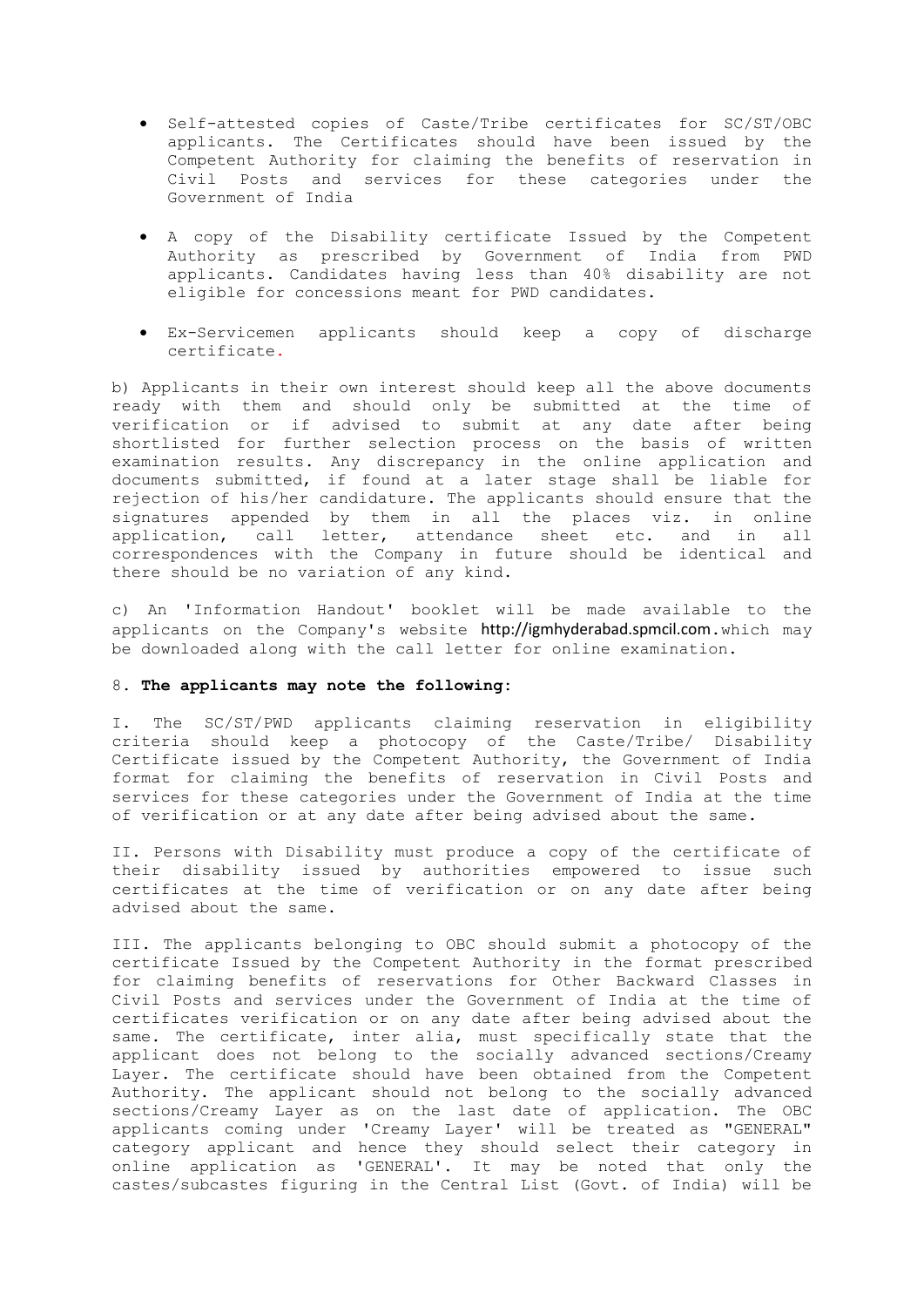considered accordingly OBC caste/Sub-caste figuring in the concerned State list but not in Central List will not be considered under OBC category.

IV. Applicants already in service of *Govt.*/Quasi Govt. Organisations. Public Sector Banks/Undertakings and Autonomous Bodies will have to keep a photocopy of the **"No Objection Certificate"** from their employer along with the print out of the application and submit the original for verification at the time of online Test. However, at the time of reporting for duty after selection, a proper and unconditional relieving order/discharge certificate from the previous employer will have to be produced by the applicant in absence of which he/she will not be allowed to join the Company.

V. Persons who have been dismissed from the service of any organisation need not apply.

VI. The decision of IGMH, in all matters relating to this recruitment will be final and binding on the applicants. No correspondence or personal enquiries shall be entertained by IGMH in this behalf.

VII. Selected candidates are liable to be posted to any of the Mint/Presses.

VIII. The seniority of the candidates on appointment will be as decided by the Company.

IX. In case any dispute arises on account of interpretation of clauses in any version of this advertisement other than English, the English version published in Employment News and available on Company's website http://igmhyderabad.spmcil.com**.** shall prevail. Any resultant dispute arising out of this advertisement shall be subject to the sole jurisdiction of the courts situated in Hyderabad.

X. Appointments of selected candidates will be subject to his/her being declared medically fit by a Medical Officer in the rank of Civil Surgeon of a Government Hospital, satisfactory report about his/her character and antecedents by the Police Authorities, satisfactory report from his/her previous employer and referees, verification of caste/tribe and class certificate (for reserved category candidates only) and completion of all other pre recruitment formalities to the complete satisfaction of the Company. Further, such appointment shall also be subject to Service rules and Standing orders of the Company.

XI. Canvassing in any form will be treated as a disqualification.

XII. No correspondence from applicants regarding their eligibility to apply for the above posts will be entertained.

XIII. No applicant is permitted to use or have possession of calculators, mobile phones, pagers or any other instrument/device in the examination hall.

XIV. Please also refer to "How to apply" and "Frequently asked question" section under the link "Click here for applying online" in case of any difficulty in applying online.